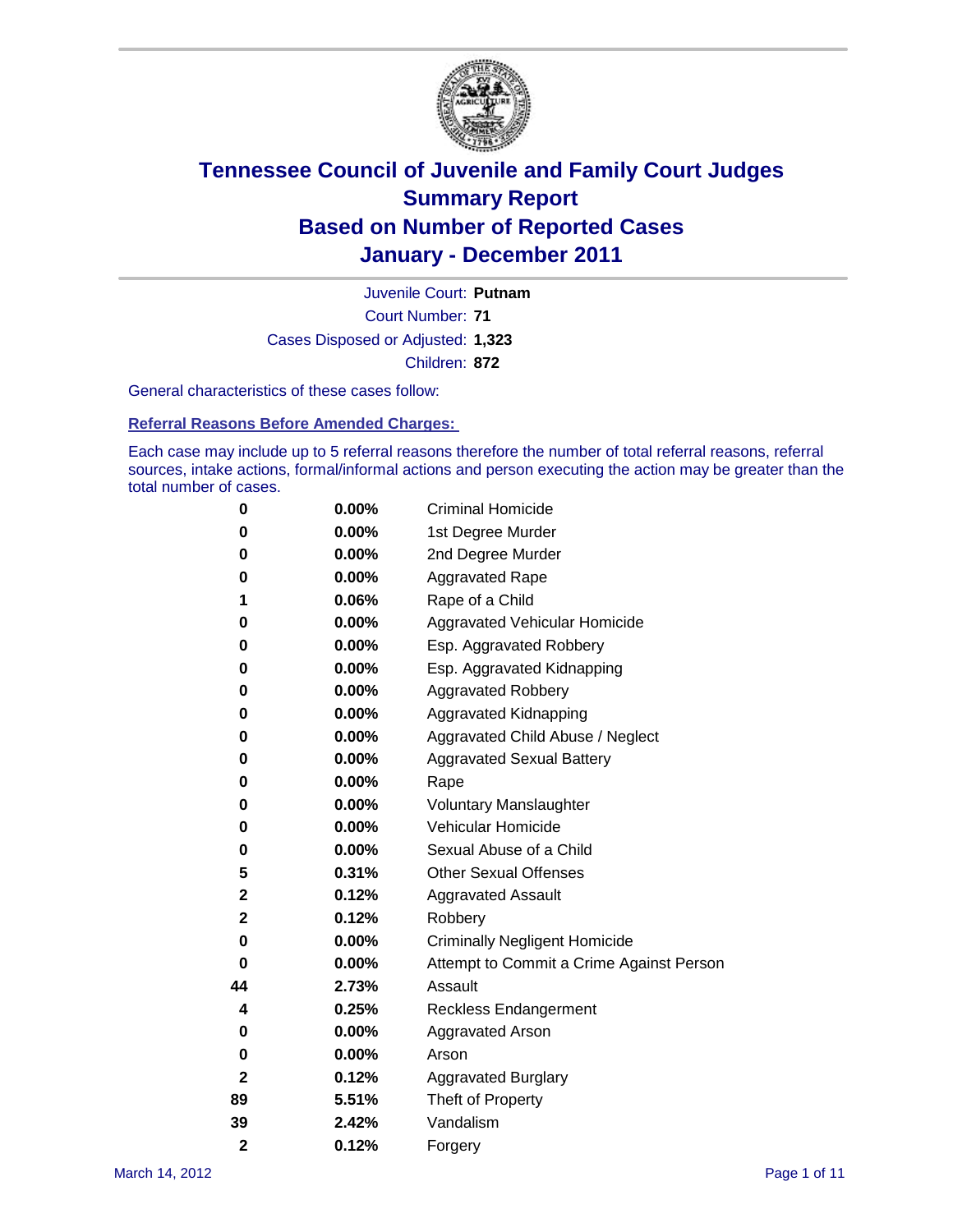

Court Number: **71** Juvenile Court: **Putnam** Cases Disposed or Adjusted: **1,323** Children: **872**

#### **Referral Reasons Before Amended Charges:**

Each case may include up to 5 referral reasons therefore the number of total referral reasons, referral sources, intake actions, formal/informal actions and person executing the action may be greater than the total number of cases.

| $\pmb{0}$   | 0.00%    | <b>Worthless Checks</b>                                     |
|-------------|----------|-------------------------------------------------------------|
| 0           | $0.00\%$ | Illegal Possession / Fraudulent Use of Credit / Debit Cards |
| 6           | 0.37%    | <b>Burglary</b>                                             |
| $\bf{0}$    | $0.00\%$ | Unauthorized Use of a Vehicle                               |
| 0           | $0.00\%$ | <b>Cruelty to Animals</b>                                   |
| 1           | 0.06%    | Sale of Controlled Substances                               |
| 23          | 1.43%    | <b>Other Drug Offenses</b>                                  |
| 60          | 3.72%    | Possession of Controlled Substances                         |
| $\mathbf 0$ | $0.00\%$ | <b>Criminal Attempt</b>                                     |
| 0           | 0.00%    | Carrying Weapons on School Property                         |
| 1           | 0.06%    | Unlawful Carrying / Possession of a Weapon                  |
| 5           | 0.31%    | <b>Evading Arrest</b>                                       |
| 4           | 0.25%    | Escape                                                      |
| 4           | 0.25%    | Driving Under Influence (DUI)                               |
| 41          | 2.54%    | Possession / Consumption of Alcohol                         |
| 5           | 0.31%    | Resisting Stop, Frisk, Halt, Arrest or Search               |
| $\mathbf 0$ | $0.00\%$ | <b>Aggravated Criminal Trespass</b>                         |
| 10          | 0.62%    | Harassment                                                  |
| $\mathbf 2$ | 0.12%    | Failure to Appear                                           |
| 1           | 0.06%    | Filing a False Police Report                                |
| 5           | 0.31%    | Criminal Impersonation                                      |
| 41          | 2.54%    | <b>Disorderly Conduct</b>                                   |
| 20          | 1.24%    | <b>Criminal Trespass</b>                                    |
| 6           | 0.37%    | <b>Public Intoxication</b>                                  |
| 0           | 0.00%    | Gambling                                                    |
| 375         | 23.23%   | <b>Traffic</b>                                              |
| 4           | 0.25%    | <b>Local Ordinances</b>                                     |
| $\mathbf 0$ | 0.00%    | Violation of Wildlife Regulations                           |
| 120         | 7.43%    | Contempt of Court                                           |
| 108         | 6.69%    | Violation of Probation                                      |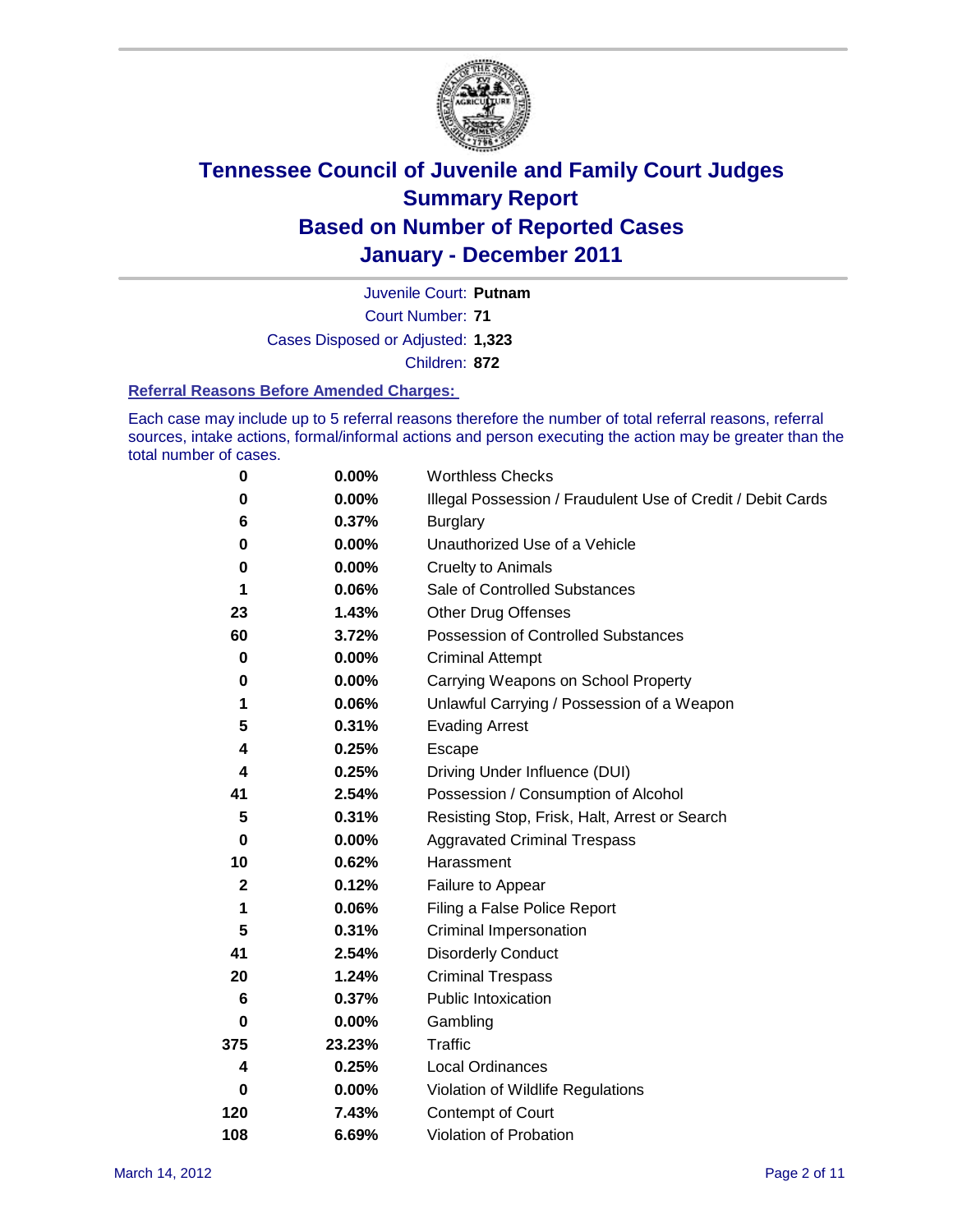

Court Number: **71** Juvenile Court: **Putnam** Cases Disposed or Adjusted: **1,323** Children: **872**

#### **Referral Reasons Before Amended Charges:**

Each case may include up to 5 referral reasons therefore the number of total referral reasons, referral sources, intake actions, formal/informal actions and person executing the action may be greater than the total number of cases.

| 9            | 0.56%   | Violation of Aftercare                 |
|--------------|---------|----------------------------------------|
| 71           | 4.40%   | <b>Unruly Behavior</b>                 |
| 78           | 4.83%   | Truancy                                |
| 63           | 3.90%   | In-State Runaway                       |
| 0            | 0.00%   | Out-of-State Runaway                   |
| 13           | 0.81%   | Possession of Tobacco Products         |
| 47           | 2.91%   | Violation of a Valid Court Order       |
| 54           | 3.35%   | Violation of Curfew                    |
| 0            | 0.00%   | Sexually Abused Child                  |
| $\bf{0}$     | 0.00%   | <b>Physically Abused Child</b>         |
| 137          | 8.49%   | Dependency / Neglect                   |
| 20           | 1.24%   | <b>Termination of Parental Rights</b>  |
| 59           | 3.66%   | <b>Violation of Pretrial Diversion</b> |
| 0            | 0.00%   | Violation of Informal Adjustment       |
| 0            | 0.00%   | <b>Judicial Review</b>                 |
| 0            | 0.00%   | <b>Administrative Review</b>           |
| 0            | 0.00%   | <b>Foster Care Review</b>              |
| 10           | 0.62%   | Custody                                |
| 0            | 0.00%   | Visitation                             |
| $\mathbf{2}$ | 0.12%   | Paternity / Legitimation               |
| 11           | 0.68%   | <b>Child Support</b>                   |
| $\bf{0}$     | 0.00%   | <b>Request for Medical Treatment</b>   |
| 0            | 0.00%   | <b>Consent to Marry</b>                |
| 8            | 0.50%   | Other                                  |
| 1,614        | 100.00% | <b>Total Referrals</b>                 |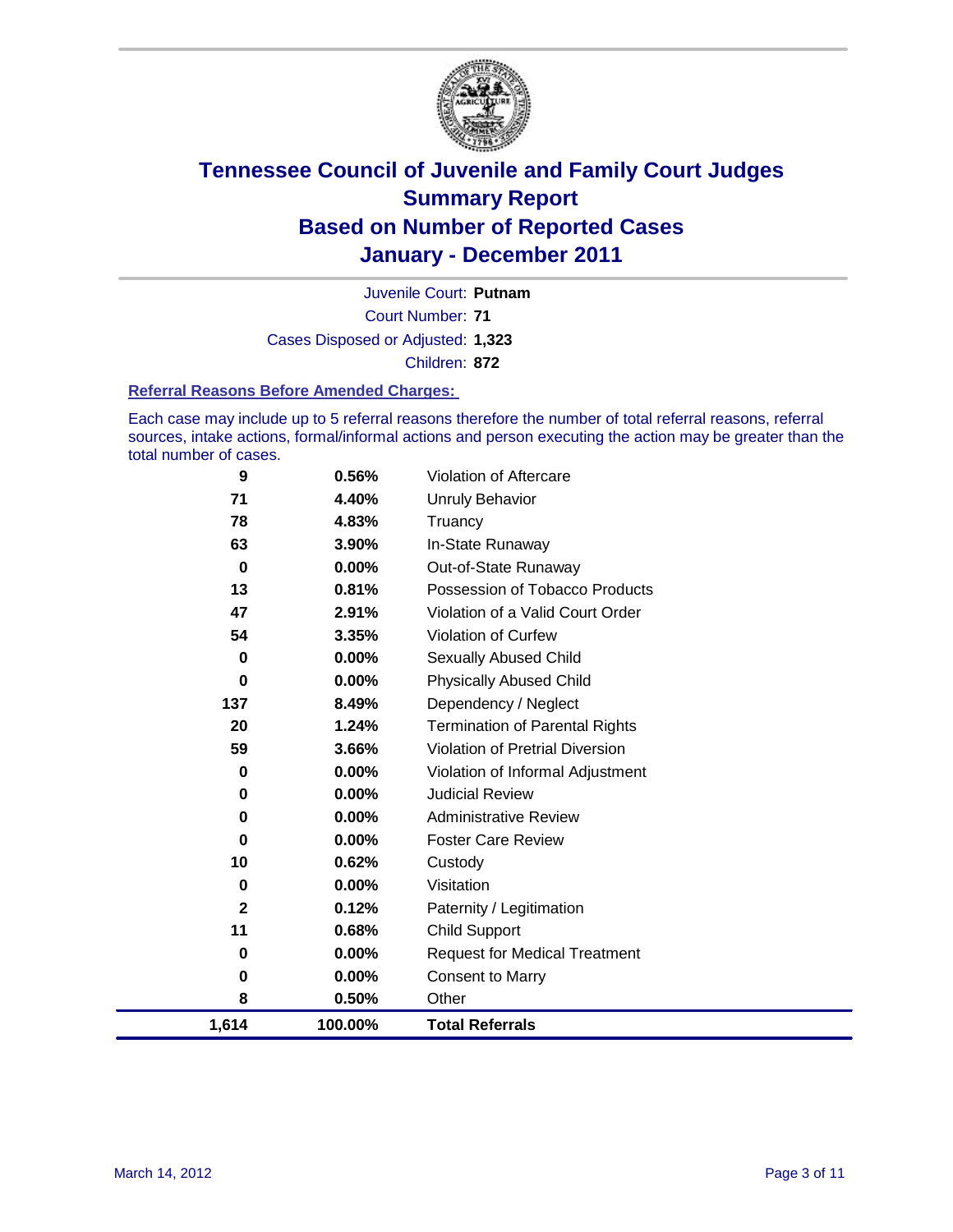

|                            |          | Juvenile Court: Putnam            |
|----------------------------|----------|-----------------------------------|
|                            |          | <b>Court Number: 71</b>           |
|                            |          | Cases Disposed or Adjusted: 1,323 |
|                            |          | Children: 872                     |
| <b>Referral Sources: 1</b> |          |                                   |
| 953                        | 59.05%   | Law Enforcement                   |
| 10                         | 0.62%    | Parents                           |
| 8                          | 0.50%    | <b>Relatives</b>                  |
| 0                          | $0.00\%$ | Self                              |
| 71                         | 4.40%    | School                            |
| 0                          | $0.00\%$ | <b>CSA</b>                        |
| 294                        | 18.22%   | <b>DCS</b>                        |
| 0                          | $0.00\%$ | <b>Other State Department</b>     |
| 29                         | 1.80%    | <b>District Attorney's Office</b> |
| 220                        | 13.63%   | <b>Court Staff</b>                |
| 0                          | $0.00\%$ | Social Agency                     |
| 0                          | $0.00\%$ | <b>Other Court</b>                |
| 24                         | 1.49%    | Victim                            |
| 0                          | $0.00\%$ | Child & Parent                    |
| 0                          | $0.00\%$ | Hospital                          |
| 0                          | $0.00\%$ | Unknown                           |
| 5                          | 0.31%    | Other                             |

### **Age of Child at Referral: 2**

| 872 | 100.00%  | <b>Total Child Count</b> |
|-----|----------|--------------------------|
| 0   | $0.00\%$ | <b>Unknown</b>           |
| 12  | 1.38%    | Ages 19 and Over         |
| 290 | 33.26%   | Ages 17 through 18       |
| 318 | 36.47%   | Ages 15 through 16       |
| 115 | 13.19%   | Ages 13 through 14       |
| 31  | 3.56%    | Ages 11 through 12       |
| 106 | 12.16%   | Ages 10 and Under        |
|     |          |                          |

<sup>1</sup> If different than number of Referral Reasons (1614), verify accuracy of your court's data.

<sup>2</sup> One child could be counted in multiple categories, verify accuracy of your court's data

**1,614 100.00% Total Referral Sources**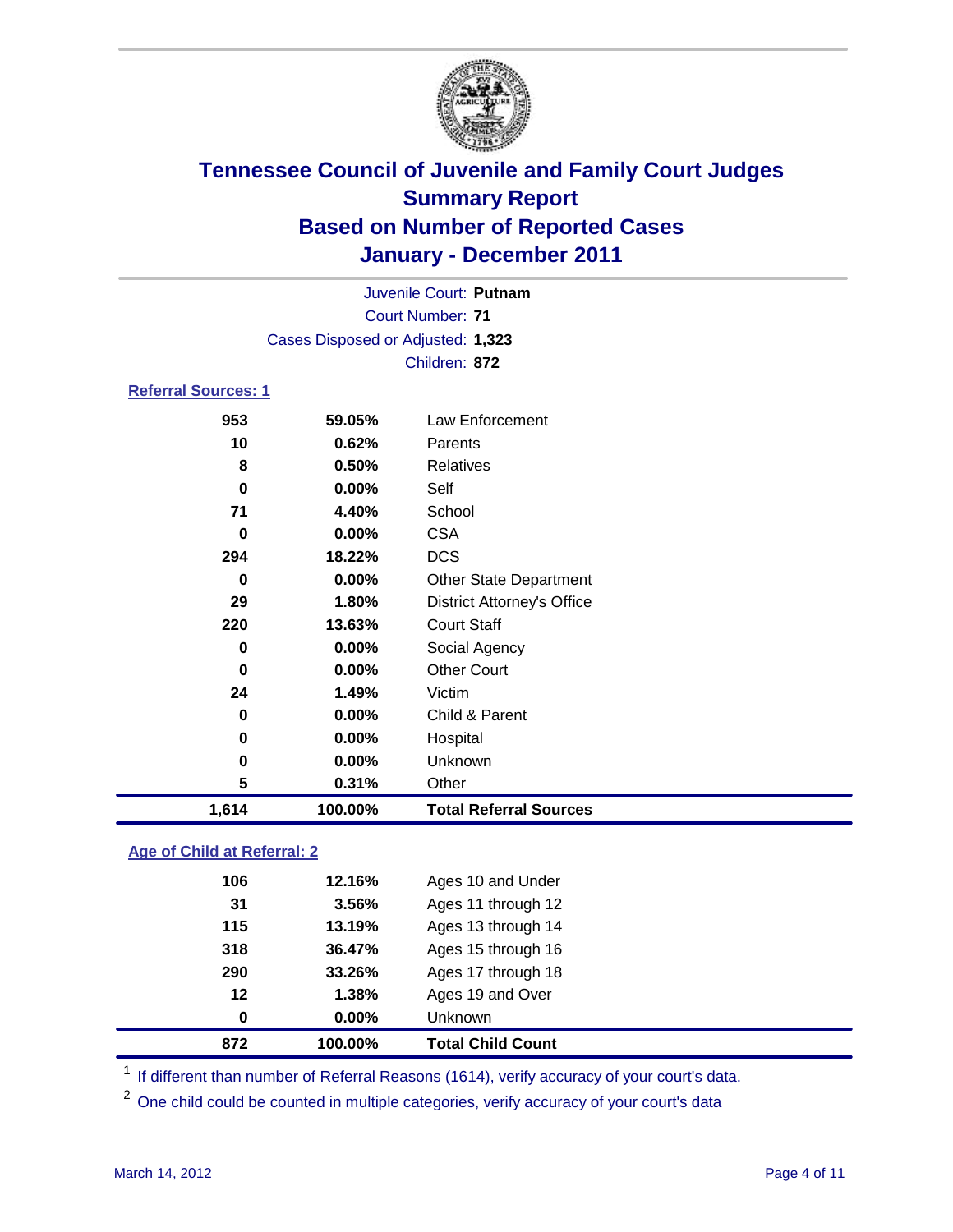

| Juvenile Court: Putnam                  |                                   |                          |  |  |  |
|-----------------------------------------|-----------------------------------|--------------------------|--|--|--|
|                                         |                                   | <b>Court Number: 71</b>  |  |  |  |
|                                         | Cases Disposed or Adjusted: 1,323 |                          |  |  |  |
|                                         |                                   | Children: 872            |  |  |  |
| Sex of Child: 1                         |                                   |                          |  |  |  |
| 498                                     | 57.11%                            | Male                     |  |  |  |
| 371                                     | 42.55%                            | Female                   |  |  |  |
| 3                                       | 0.34%                             | Unknown                  |  |  |  |
| 872                                     | 100.00%                           | <b>Total Child Count</b> |  |  |  |
| Race of Child: 1                        |                                   |                          |  |  |  |
| 818                                     | 93.81%                            | White                    |  |  |  |
| 24                                      | 2.75%                             | African American         |  |  |  |
| $\overline{\mathbf{2}}$                 | 0.23%                             | Native American          |  |  |  |
| 1                                       | 0.11%                             | Asian                    |  |  |  |
| 8                                       | 0.92%                             | Mixed                    |  |  |  |
| 19                                      | 2.18%                             | Unknown                  |  |  |  |
| 872                                     | 100.00%                           | <b>Total Child Count</b> |  |  |  |
| <b>Hispanic Origin: 1</b>               |                                   |                          |  |  |  |
| 33                                      | 3.78%                             | Yes                      |  |  |  |
| 764                                     | 87.61%                            | No                       |  |  |  |
| 75                                      | 8.60%                             | Unknown                  |  |  |  |
| 872                                     | 100.00%                           | <b>Total Child Count</b> |  |  |  |
| <b>School Enrollment of Children: 1</b> |                                   |                          |  |  |  |
| 228                                     | 26.15%                            | Yes                      |  |  |  |
| 146                                     | 16.74%                            | No                       |  |  |  |
| 498                                     | 57.11%                            | Unknown                  |  |  |  |
| 872                                     | 100.00%                           | <b>Total Child Count</b> |  |  |  |

One child could be counted in multiple categories, verify accuracy of your court's data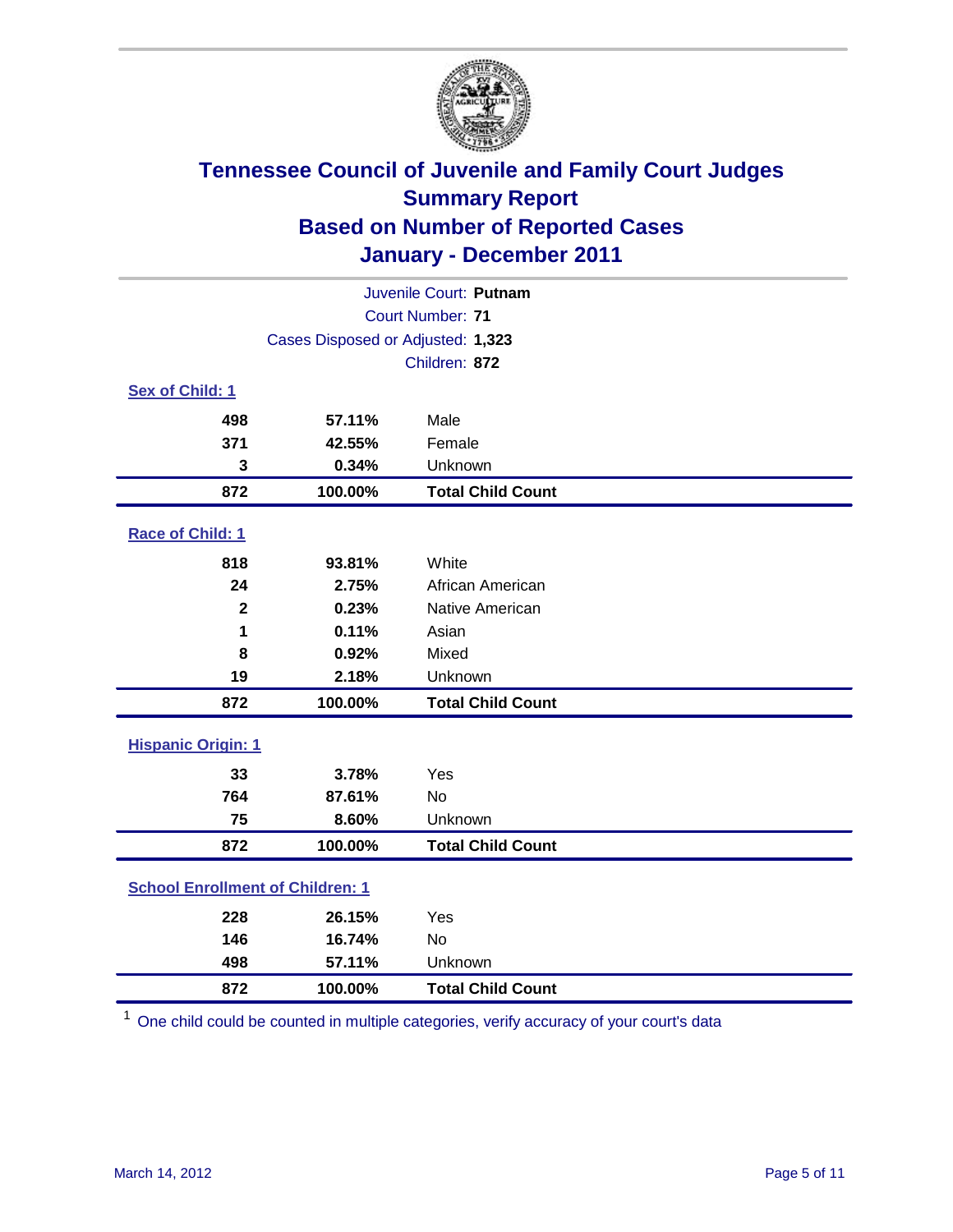

Court Number: **71** Juvenile Court: **Putnam** Cases Disposed or Adjusted: **1,323** Children: **872**

### **Living Arrangement of Child at Time of Referral: 1**

| 872 | 100.00%  | <b>Total Child Count</b>     |
|-----|----------|------------------------------|
| 16  | 1.83%    | Other                        |
| 118 | 13.53%   | <b>Unknown</b>               |
| 5   | $0.57\%$ | Independent                  |
| 0   | $0.00\%$ | In an Institution            |
| 4   | 0.46%    | In a Residential Center      |
| 12  | 1.38%    | In a Group Home              |
| 54  | 6.19%    | With Foster Family           |
| 10  | 1.15%    | With Adoptive Parents        |
| 77  | 8.83%    | <b>With Relatives</b>        |
| 51  | 5.85%    | With Father                  |
| 222 | 25.46%   | <b>With Mother</b>           |
| 69  | 7.91%    | With Mother and Stepfather   |
| 18  | 2.06%    | With Father and Stepmother   |
| 216 | 24.77%   | With Both Biological Parents |
|     |          |                              |

### **Type of Detention: 2**

| 1.323        | 100.00%  | <b>Total Detention Count</b> |  |
|--------------|----------|------------------------------|--|
| 0            | $0.00\%$ | Other                        |  |
| 809          | 61.15%   | Does Not Apply               |  |
| $\mathbf{2}$ | 0.15%    | Unknown                      |  |
| 0            | $0.00\%$ | <b>Psychiatric Hospital</b>  |  |
| 0            | 0.00%    | Jail - No Separation         |  |
| $\mathbf{2}$ | 0.15%    | Jail - Partial Separation    |  |
| 4            | 0.30%    | Jail - Complete Separation   |  |
| 506          | 38.25%   | Juvenile Detention Facility  |  |
| 0            | $0.00\%$ | Non-Secure Placement         |  |
|              |          |                              |  |

<sup>1</sup> One child could be counted in multiple categories, verify accuracy of your court's data

<sup>2</sup> If different than number of Cases (1323) verify accuracy of your court's data.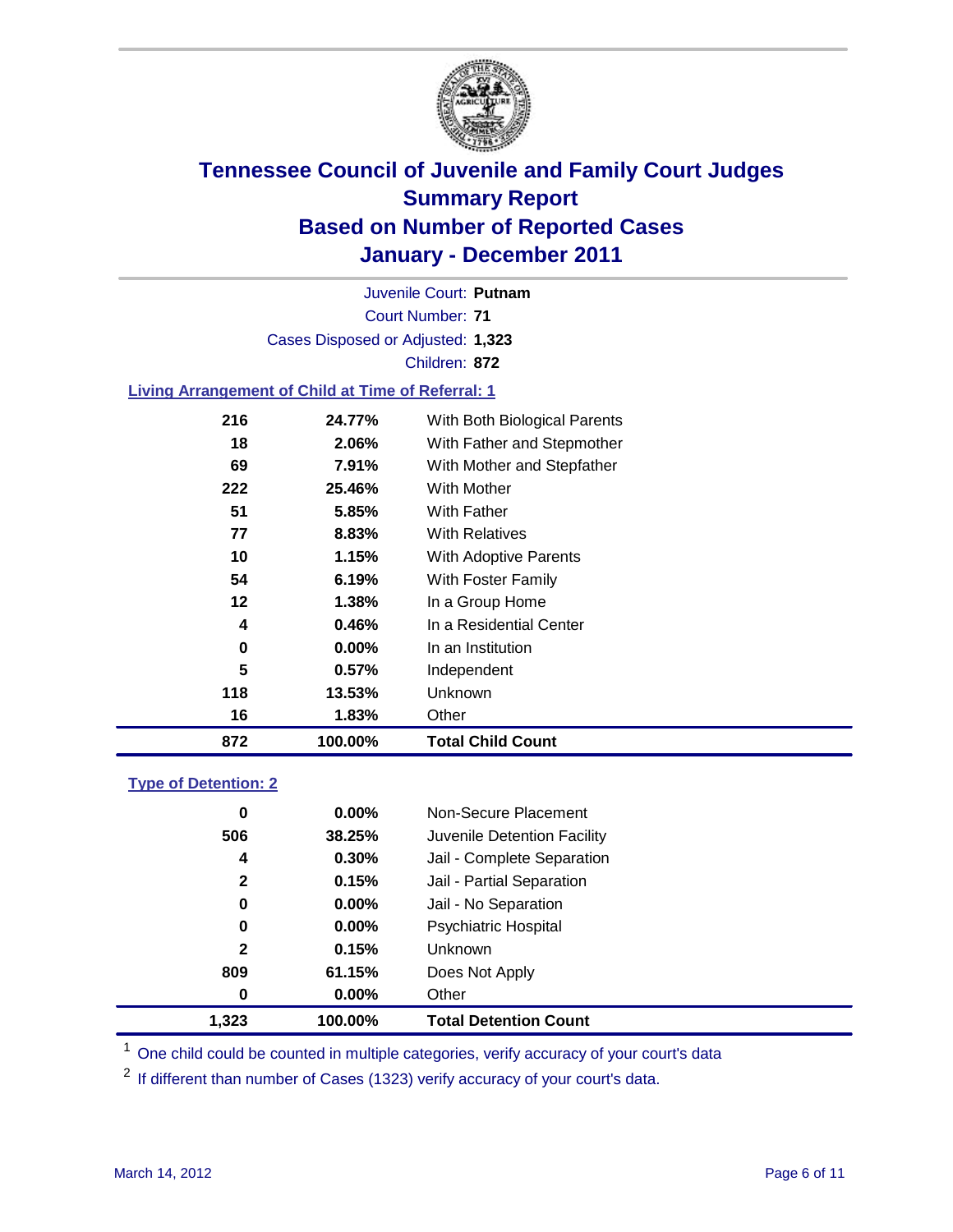

|                                                    | Juvenile Court: Putnam            |                                      |  |  |  |
|----------------------------------------------------|-----------------------------------|--------------------------------------|--|--|--|
|                                                    | <b>Court Number: 71</b>           |                                      |  |  |  |
|                                                    | Cases Disposed or Adjusted: 1,323 |                                      |  |  |  |
|                                                    |                                   | Children: 872                        |  |  |  |
| <b>Placement After Secure Detention Hearing: 1</b> |                                   |                                      |  |  |  |
| 453                                                | 34.24%                            | Returned to Prior Living Arrangement |  |  |  |
| 43                                                 | 3.25%                             | Juvenile Detention Facility          |  |  |  |
| 1                                                  | 0.08%                             | Jail                                 |  |  |  |
| 4                                                  | 0.30%                             | Shelter / Group Home                 |  |  |  |
| $\mathbf{2}$                                       | 0.15%                             | Foster Family Home                   |  |  |  |
| $\bf{0}$                                           | 0.00%                             | Psychiatric Hospital                 |  |  |  |
|                                                    | 0.08%                             | Unknown                              |  |  |  |
| 819                                                | 61.90%                            | Does Not Apply                       |  |  |  |
| $\bf{0}$                                           | 0.00%                             | Other                                |  |  |  |
| 1,323                                              | 100.00%                           | <b>Total Placement Count</b>         |  |  |  |
|                                                    |                                   |                                      |  |  |  |
| <b>Intake Actions: 2</b>                           |                                   |                                      |  |  |  |
| 1,123                                              | 69.58%                            | <b>Petition Filed</b>                |  |  |  |
| 7                                                  | 0.43%                             | <b>Motion Filed</b>                  |  |  |  |
| 368                                                | 22.80%                            | <b>Citation Processed</b>            |  |  |  |
| $\bf{0}$                                           | 0.00%                             | Notification of Paternity Processed  |  |  |  |
| $\bf{0}$                                           | 0.00%                             | Scheduling of Judicial Review        |  |  |  |
| 0                                                  | 0.00%                             | Scheduling of Administrative Review  |  |  |  |
| 0                                                  | 0.00%                             | Scheduling of Foster Care Review     |  |  |  |
| 0                                                  | 0.00%                             | Unknown                              |  |  |  |
| 0                                                  | 0.00%                             | Does Not Apply                       |  |  |  |
| 116                                                | 7.19%                             | Other                                |  |  |  |
| 1,614                                              | 100.00%                           | <b>Total Intake Count</b>            |  |  |  |

<sup>1</sup> If different than number of Cases (1323) verify accuracy of your court's data.

<sup>2</sup> If different than number of Referral Reasons (1614), verify accuracy of your court's data.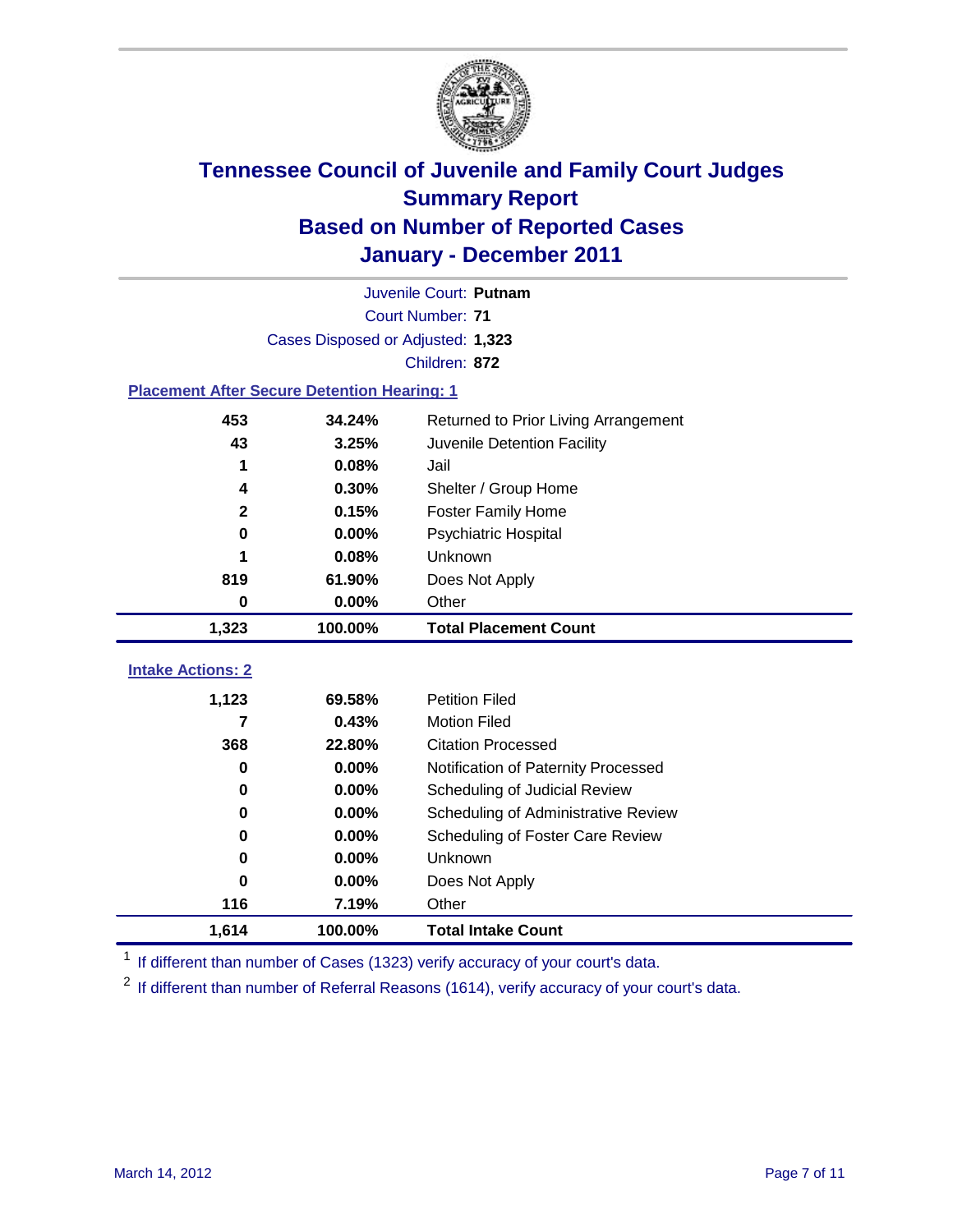

Court Number: **71** Juvenile Court: **Putnam** Cases Disposed or Adjusted: **1,323** Children: **872**

### **Last Grade Completed by Child: 1**

| 872           | 100.00%        | <b>Total Child Count</b>  |
|---------------|----------------|---------------------------|
| 77            | 8.83%          | Other                     |
| 135           | 15.48%         | Unknown                   |
| 0             | 0.00%          | Never Attended School     |
| 30            | 3.44%          | Graduated                 |
| 3             | 0.34%          | <b>GED</b>                |
| 0             | 0.00%          | Non-Graded Special Ed     |
| 0             | 0.00%          | 12th Grade                |
| 131           | 15.02%         | 11th Grade                |
| 144           | 16.51%         | 10th Grade                |
| 126           | 14.45%         | 9th Grade                 |
| 85            | 9.75%          | 8th Grade                 |
| 43            | 4.93%          | 7th Grade                 |
| 27            | 3.10%          | 6th Grade                 |
| 10            | 1.15%          | 5th Grade                 |
| 3             | 0.34%          | 4th Grade                 |
| 4             | 0.46%          | 3rd Grade                 |
| 0             | 0.00%          | 2nd Grade                 |
| 3<br>$\bf{0}$ | 0.34%<br>0.00% | Kindergarten<br>1st Grade |
| 0             | 0.00%          | Preschool                 |
| 51            | 5.85%          | Too Young for School      |

#### **Enrolled in Special Education: 1**

| 872 | 100.00%  | <b>Total Child Count</b> |
|-----|----------|--------------------------|
| 872 | 100.00%  | <b>Unknown</b>           |
| 0   | $0.00\%$ | No                       |
| 0   | $0.00\%$ | Yes                      |
|     |          |                          |

One child could be counted in multiple categories, verify accuracy of your court's data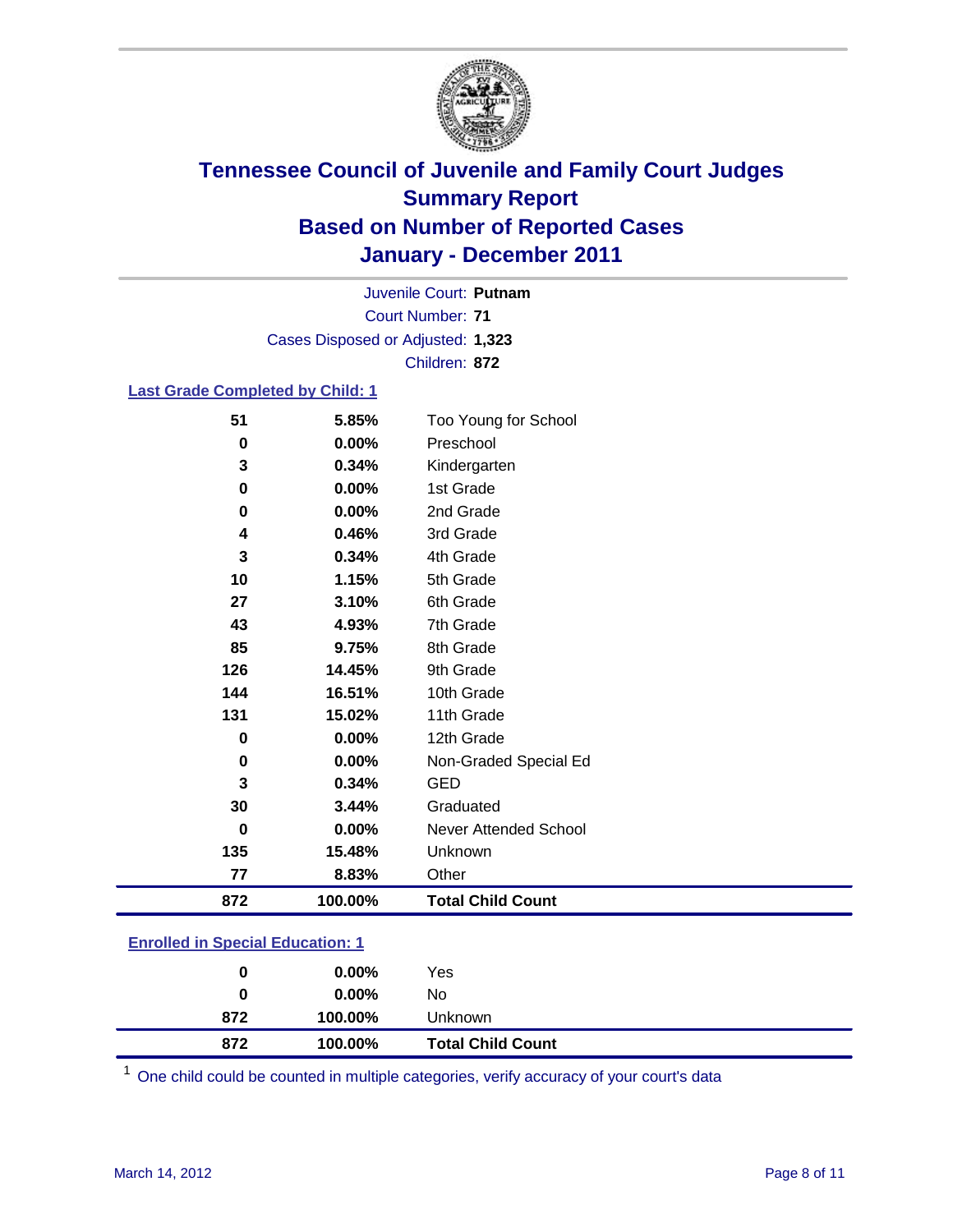

|                              | Juvenile Court: Putnam            |                           |  |  |  |
|------------------------------|-----------------------------------|---------------------------|--|--|--|
|                              | Court Number: 71                  |                           |  |  |  |
|                              | Cases Disposed or Adjusted: 1,323 |                           |  |  |  |
|                              | Children: 872                     |                           |  |  |  |
| <b>Action Executed By: 1</b> |                                   |                           |  |  |  |
| 1,614                        | 100.00%                           | Judge                     |  |  |  |
| 0                            | $0.00\%$                          | Magistrate                |  |  |  |
| $\bf{0}$                     | $0.00\%$                          | <b>YSO</b>                |  |  |  |
| 0                            | $0.00\%$                          | Other                     |  |  |  |
| 0                            | $0.00\%$                          | Unknown                   |  |  |  |
| 1,614                        | 100.00%                           | <b>Total Action Count</b> |  |  |  |

### **Formal / Informal Actions: 1**

| 543          | 33.64%   | Dismissed                                        |
|--------------|----------|--------------------------------------------------|
| 4            | 0.25%    | Retired / Nolle Prosequi                         |
| 258          | 15.99%   | <b>Complaint Substantiated Delinquent</b>        |
| 171          | 10.59%   | <b>Complaint Substantiated Status Offender</b>   |
| 76           | 4.71%    | <b>Complaint Substantiated Dependent/Neglect</b> |
| 0            | $0.00\%$ | <b>Complaint Substantiated Abused</b>            |
| 0            | $0.00\%$ | <b>Complaint Substantiated Mentally III</b>      |
| 1            | $0.06\%$ | Informal Adjustment                              |
| 260          | 16.11%   | <b>Pretrial Diversion</b>                        |
| $\mathbf{2}$ | 0.12%    | <b>Transfer to Adult Court Hearing</b>           |
| 0            | $0.00\%$ | Charges Cleared by Transfer to Adult Court       |
| 21           | 1.30%    | Special Proceeding                               |
| 0            | $0.00\%$ | <b>Review Concluded</b>                          |
| 268          | 16.60%   | Case Held Open                                   |
| 10           | 0.62%    | Other                                            |
| 0            | $0.00\%$ | <b>Unknown</b>                                   |
| 1,614        | 100.00%  | <b>Total Action Count</b>                        |

<sup>1</sup> If different than number of Referral Reasons (1614), verify accuracy of your court's data.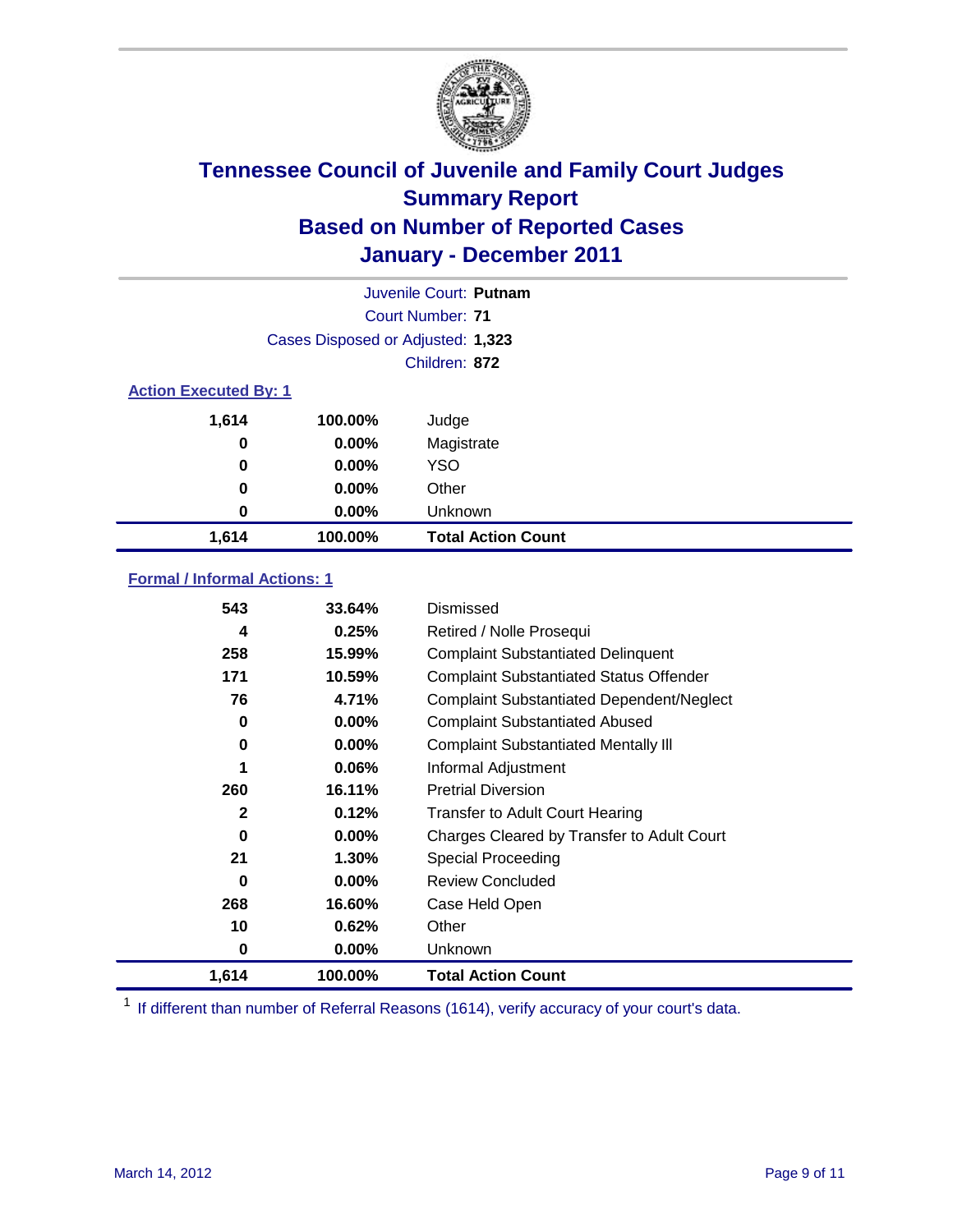

|                       |                                                       | Juvenile Court: Putnam                               |  |
|-----------------------|-------------------------------------------------------|------------------------------------------------------|--|
|                       |                                                       | <b>Court Number: 71</b>                              |  |
|                       | Cases Disposed or Adjusted: 1,323                     |                                                      |  |
|                       |                                                       | Children: 872                                        |  |
| <b>Case Outcomes:</b> | There can be multiple outcomes for one child or case. |                                                      |  |
| 306                   | 6.75%                                                 | <b>Case Dismissed</b>                                |  |
| 1                     | 0.02%                                                 | Case Retired or Nolle Prosequi                       |  |
| 0                     | 0.00%                                                 | Warned / Counseled                                   |  |
| 47                    | 1.04%                                                 | <b>Held Open For Review</b>                          |  |
| 71                    | 1.57%                                                 | Supervision / Probation to Juvenile Court            |  |
| 0                     | 0.00%                                                 | <b>Probation to Parents</b>                          |  |
| 0                     | 0.00%                                                 | Referral to Another Entity for Supervision / Service |  |
| 4                     | 0.09%                                                 | Referred for Mental Health Counseling                |  |
| 98                    | 2.16%                                                 | Referred for Alcohol and Drug Counseling             |  |
| 0                     | 0.00%                                                 | <b>Referred to Alternative School</b>                |  |
| 0                     | 0.00%                                                 | Referred to Private Child Agency                     |  |
| 203                   | 4.48%                                                 | Referred to Defensive Driving School                 |  |
| 0                     | 0.00%                                                 | Referred to Alcohol Safety School                    |  |
| 183                   | 4.04%                                                 | Referred to Juvenile Court Education-Based Program   |  |
| 3                     | 0.07%                                                 | Driver's License Held Informally                     |  |
| 0                     | 0.00%                                                 | <b>Voluntary Placement with DMHMR</b>                |  |
| 0                     | 0.00%                                                 | <b>Private Mental Health Placement</b>               |  |
| 0                     | 0.00%                                                 | <b>Private MR Placement</b>                          |  |
| 0                     | 0.00%                                                 | Placement with City/County Agency/Facility           |  |
| 0                     | 0.00%                                                 | Placement with Relative / Other Individual           |  |
| 77                    | 1.70%                                                 | Fine                                                 |  |
| 506                   | 11.16%                                                | <b>Public Service</b>                                |  |
| 21                    | 0.46%                                                 | Restitution                                          |  |
| 0                     | 0.00%                                                 | <b>Runaway Returned</b>                              |  |
| 0                     | 0.00%                                                 | No Contact Order                                     |  |
| 229                   | 5.05%                                                 | Injunction Other than No Contact Order               |  |
| 40                    | 0.88%                                                 | <b>House Arrest</b>                                  |  |
| 0                     | 0.00%                                                 | <b>Court Defined Curfew</b>                          |  |
| 0                     | 0.00%                                                 | Dismissed from Informal Adjustment                   |  |
| 171                   | 3.77%                                                 | <b>Dismissed from Pretrial Diversion</b>             |  |
| 3                     | 0.07%                                                 | Released from Probation                              |  |
| 2                     | 0.04%                                                 | <b>Transferred to Adult Court</b>                    |  |
| 4                     | 0.09%                                                 | <b>DMHMR Involuntary Commitment</b>                  |  |